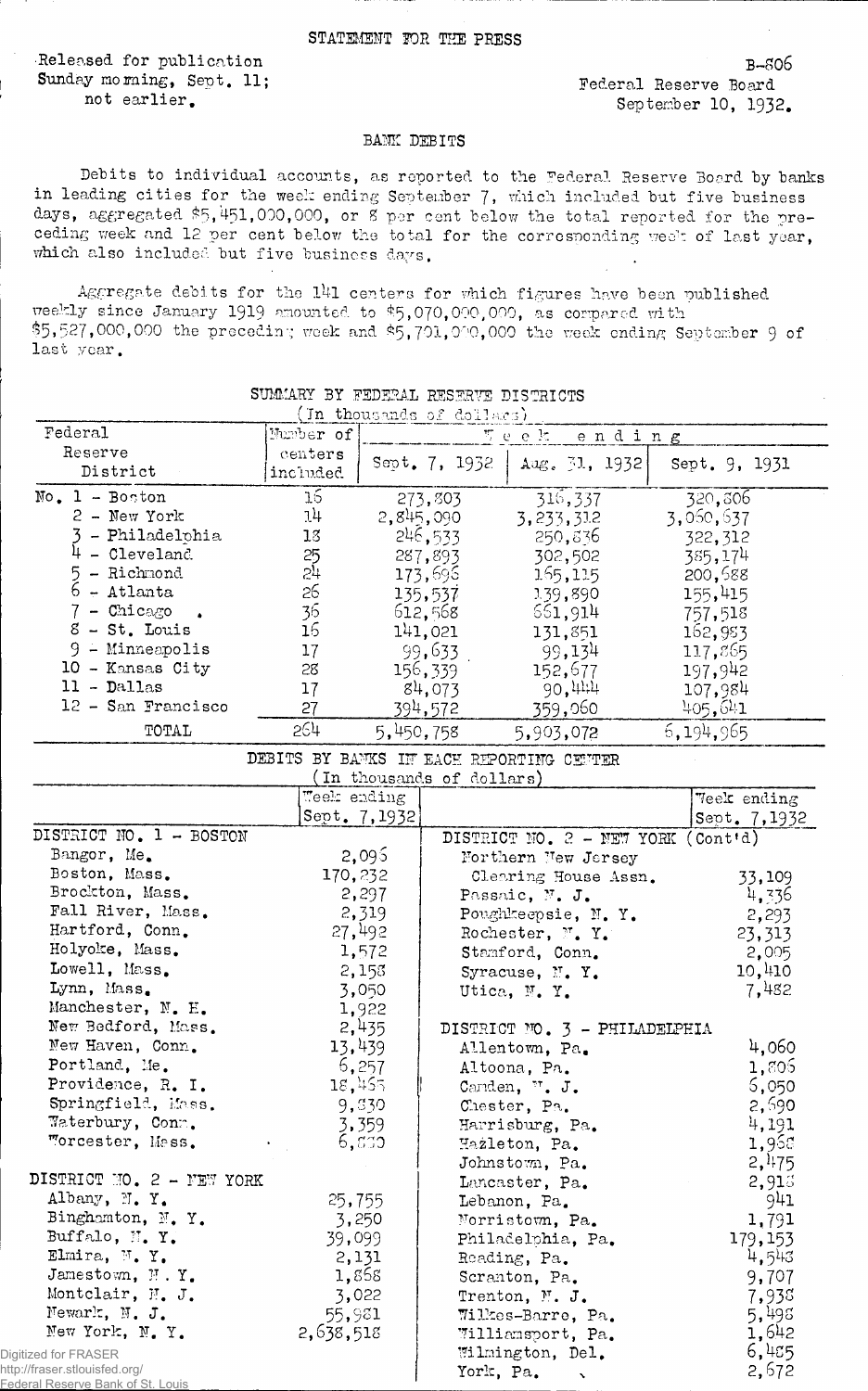|  |  |  | DEBITS BY BANKS IN EACH REPORTING CENTER |  |
|--|--|--|------------------------------------------|--|
|  |  |  |                                          |  |

|                                |              | (In thousands of dollars)         | B-806a             |
|--------------------------------|--------------|-----------------------------------|--------------------|
|                                | Week ending  |                                   | <b>Teek</b> ending |
|                                | Sept. 7,1932 |                                   | Sept. 7, 1932      |
| DISTRICT NO. 4 - CLEVELAND     |              | DISTRICT NO. 6 - ATLANTA (Cont'd) |                    |
| Akron, Ohio                    | 9,060        | Elberton, Ga.                     | 148                |
| Butler, Pa.                    | 1,303        | Hattiesburg, Miss.                | 524                |
| Canton, Ohio                   | 3,860        | Jackson, Miss.                    | 3,061              |
| Cincinnati, Ohio               | 44,313       | Jacksonville, Fla.                | 7,503              |
| Cleveland, Ohio                | 72,173       | Knoxville, Tenn.                  | 4,108              |
| Columbus, Ohio                 | 16,956       | Macon, Ga.                        | 4,254              |
| Dayton, Ohio                   | 7,545        | Meridian, Miss.                   | 1,106              |
| Erie, Pa.                      | 3,418        | Miami, Fla.                       | 2,016              |
| Franklin, Pa.                  | 608          | Mobile, Ala.                      | 4,063              |
|                                |              |                                   | 2,380              |
| Greensburg, Pa.                | 1,032        | Montgomery, Ala.                  | 10,519             |
| Hamilton, Ohio                 | 1,496        | Nashville, Tenn.                  |                    |
| Homestead, Pa.                 | 415          | Newman, Ga.                       | 293                |
| Lexington, Ky.                 | 2,417        | New Orleans, La.                  | 42,927             |
| Lima, Ohio                     | 1,952        | Pensacola, Fla.                   | 858                |
| Lorain, Ohio                   | 440          | Savannah, Ga.                     | 5,242              |
| Middletown, Ohio               | 874          | Tampa, Fla.                       | 3,375              |
| Oil City, Pa.                  | 2,230        | Valdosta, Ga.                     | 577                |
| Pittsburgh, Pa.                | 89,281       | Vicksburg, Miss.                  | 630                |
| Springfield, Ohio              | 2,533        |                                   |                    |
| Steubenville, Ohio             | 1,372        | DISTRICT NO. 7 - CHICAGO          |                    |
| Toledo, Ohio                   | 12,551       | Adrian, Mich.                     | 521                |
| Warren, Ohio                   | 939          | Aurora, Ill.                      | 1,203              |
| Wheeling, $\nabla. \nabla a$ . | 5,210        | Battle Creek, Mich.               | 2,159              |
| Youngstown, Ohio               | 4,592        | Bay City, Mich.                   | 885                |
| Zanesville, Ohio               | 943          | Bloomington, Ill.                 | 1,686              |
|                                |              | Cedar Rapids, Ia.                 | 5,349              |
| DISTRICT NO. 5 - RICHMOND      |              | Chicago, Ill.                     | 388,857            |
| Asheville, N. C.               | 1,665        | Danville, Ill.                    | 1,250              |
| Baltimore, Md.                 | 56,937       | Davenport, Ia.                    | 4,833              |
| Charleston, S. C.              | 2,306        | Decatur, Ill.                     | 2,227              |
| Charleston, W. Va.             | 5,122        | Des Moines, Iowa.                 | 10,833             |
| Charlotte, N. C.               | 10,554       | Detroit, Mich.                    | 75,852             |
| Columbia, S. C.                | 3,021        | Dubuque, Iowa                     | 874                |
|                                | 994          |                                   | 3,536              |
| Cumberland, Md.                | 1,036        | Flint, Mich.                      | 4,329              |
| Danville, Va.                  |              | Fort Wayne, Ind.                  | 894                |
| Durham, N. C.                  | 3,591        | Gary, Ind.                        | 9,910              |
| Greensboro, N.C.               | 2,041        | Grand Rapids, Mich.               | 1,656              |
| Greenville, S. C.              | 2,098        | Green Bay, Wis.                   | 23,804             |
| Hagerstown, Md.                | 1,151        | Indianapolis, Ind.                | 2,129              |
| Huntington, W. Va.             | 1,922        | Jackson, Mich.                    |                    |
| Lynchburg, Va.                 | 2,633        | Kalamazoo, Mich.                  | 2,691              |
| Newport News, Va.              | 1,193        | Lansing, Mich.                    | 2,732              |
| Norfolk, Va.                   | 6,407        | Mason City, Iowa                  | 1,149              |
| Portsmouth, Va.                | 605          | Milwaukee, Wis.                   | 32,524             |
| Raleigh, N. C.                 | 2,664        | Moline, Ill.                      | 878                |
| Richmond, Va.                  | 22,478       | Muscatine, Iowa                   | 488                |
| Roanoke, Va.                   | 4,094        | Oshkosh, Wis.                     | 1,525              |
| Spartanburg, S. C.             | 1,142        | Peoria, Ill.                      | 6,093              |
| Washington, D. C.              | 34,403       | Rockford, Ill.                    | 2,003              |
| Wilmington, N. C.              | 1,524        | Saginaw, Mich.                    | 2,173              |
| Winston-Salem, N. C.           | 4,115        | Sheboygan, Wis.                   | 1,803              |
|                                |              | Sioux City, Iowa                  | 4,693              |
| DISTRICT NO. 6 - ATLANTA       |              | South Bend, Ind.                  | 3,844              |
| Albany, Ga.                    | 486          | Springfield, Ill.                 | 4,077              |
| Atlanta, Ga.                   | 18,568       | Terre Haute, Ind.                 | 2,117              |
| Augusta, Ga.                   | 3,250        | Waterloo, Iowa                    | 941                |
| Birmingham, Ala.               | 11,820       |                                   |                    |
| Brunswick, Ga.                 | 328          |                                   |                    |
|                                | 5,121        |                                   |                    |
| Chattanooga, Tenn.             | 1,840        |                                   |                    |
| Columbus, Ga.                  | 540          |                                   |                    |
| Dothan, Ala.                   |              |                                   |                    |

 $\ddot{\phantom{1}}$ 

Digitized for FRASER http://fraser.stlouisfed.org/ Federal Reserve Bank of St. Louis

į.